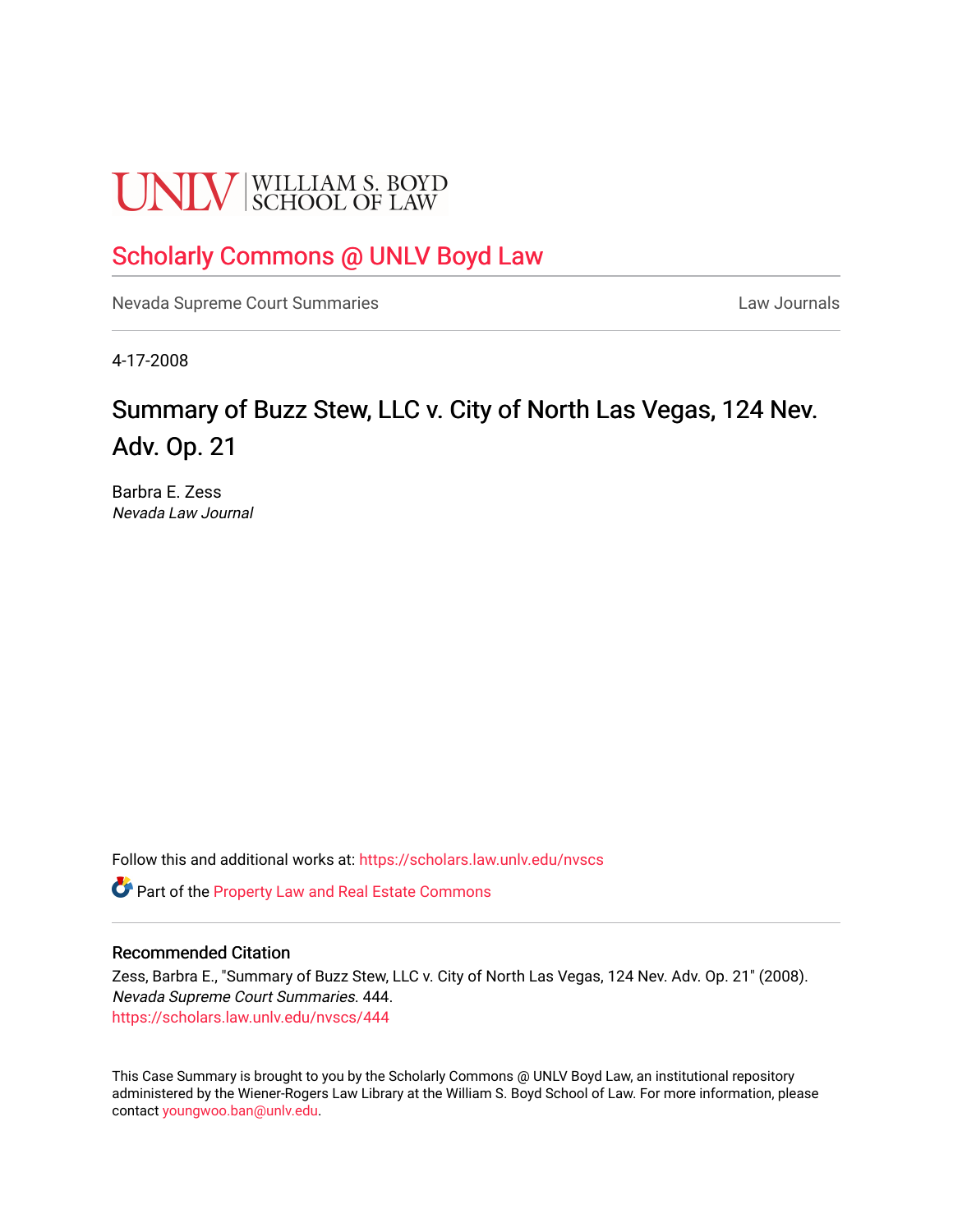## *Buzz Stew, LLC v. City of North Las Vegas***, 124 Nev. Adv. Op. 21 (Apr. 17, 2008)[1](#page-1-0)**

### PROPERTY LAW – ACTION FOR PRECONDEMNATION DAMAGES – EMINENT DOMAIN

#### **Summary**

A municipality's announcement of intent to condemn a parcel of land may give rise to a cause of action by the landowner for damages based on an allegation that, under the circumstances, the municipality acted improperly in making the announcement before instituting an eminent domain action.<sup>[2](#page-1-1)</sup>

#### **Disposition/Outcome**

The Nevada Supreme Court reversed the district court's order to the extent that it dismissed the landowner's claim for precondemnation damages, and remanded the matter to the district court for further proceedings with respect to that claim. The court also affirmed the district court's dismissal of the landowner's remaining causes of action.<sup>[3](#page-1-2)</sup>

#### **Factual and Procedural History**

In 2003, Buzz Stew owned a 20-acre parcel of land in North Las Vegas from which the municipality desired one acre in order to construct a flood control channel. After Buzz Stew rejected the municipalities offer to purchase, the City adopted a resolution of "need and necessity," announcing its intent to condemn the disputed one acre of property. Thereafter, in July 2004, Buzz Stew sold its entire 20-acre parcel to a third party for \$8,200,000. However, Buzz Stew then learned that because the City could not secure funding for the flood control project, it was not going to institute the eminent domain action against the property. Further, the City failed to publicly withdraw or retract its resolution of "need and necessity," including its intent to condemn the one-acre parcel.

Consequently, Buzz Stew filed a complaint in the district court for precondemnation damages. The City countered with a motion to dismiss,<sup>[4](#page-1-3)</sup> asserting that Buzz Stew had failed to state a claim upon which relief could be granted, which the district court ultimately granted. This appeal followed.

#### **Discussion**

1

 Buzz Stew's cause of action for precondemnation damages alleges that a landowner is entitled to damages, independent of those resulting from a taking, when the municipality acts improperly with respect to announcing its intent to condemn the landowner's property. In *Barsy*,

<sup>&</sup>lt;sup>1</sup> By Barbra E. Zess

<span id="page-1-1"></span><span id="page-1-0"></span> $2^2$  This case represents an expansion of the Court's ruling in State, Department of Transportation v. Barsy, 113 Nev. 712, 941 P.2d 971 (1997), overruled on other grounds by GES, Inc. v. Corbitt, 117 Nev. 265, 268 n.6, 21 P.3d 11, 13 n.6 (2001).

<span id="page-1-3"></span><span id="page-1-2"></span> $3$  After addressing the precondemnation damages claim, the Court briefly addressed Buzz Stews claims of inverse condemnation, estoppel, abuse of eminent domain laws, prejudgment interest, severance damages, and attorney fees, concluding rather summarily that either the district court properly dismissed the claims or the claims were moot. 4  $4$  NRCP 12(b)(5).